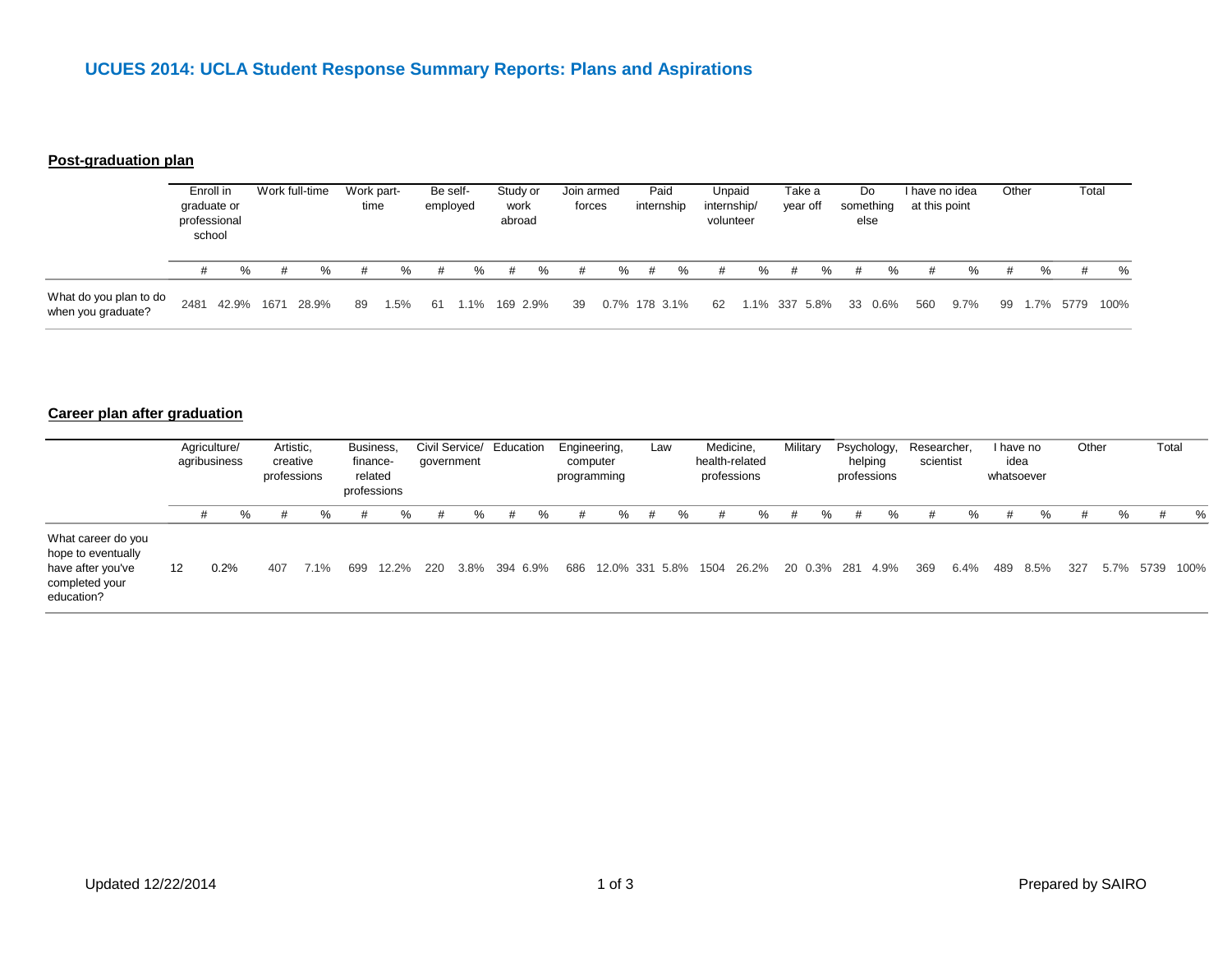#### **Highest degree desire to earn eventually**

|                                                             | Bachelor's<br>degree (BA,<br>BS, etc.) |   | Teaching<br>credential |   | <b>Business</b><br>master's<br>(MBA) |   | Other<br>professional<br>master's<br>(MEd, MPP,<br>MPH, MFA,<br>MLIS, MSN,<br>M.ARCH,<br>etc) |   | Academic<br>master's<br>(MA, MS,<br>etc. |   | Law degree<br>(LLB or JD) |   | Medical<br>doctorate<br>other than<br>MD (DO,<br>DDS.<br>DVM, etc) |   | Medical doctor<br>(MD) |   | Doctorate<br>(PhD, EdD,<br>etc) |   | Multiple<br>doctoral<br>degrees<br>(MD/PhD) |   | I don't know<br>yet |   |   | Other |   | Total |   |
|-------------------------------------------------------------|----------------------------------------|---|------------------------|---|--------------------------------------|---|-----------------------------------------------------------------------------------------------|---|------------------------------------------|---|---------------------------|---|--------------------------------------------------------------------|---|------------------------|---|---------------------------------|---|---------------------------------------------|---|---------------------|---|---|-------|---|-------|---|
|                                                             | #                                      | % | #                      | % | #                                    | % | #                                                                                             | % | #                                        | % | #                         | % | #                                                                  | % | #                      | % | #                               | ℅ | #                                           | % |                     | # | % | #     | % | #     | % |
| What is the HIGHEST<br>المتحاد والمستحاد المتحاد والمتحافية |                                        |   |                        |   |                                      |   |                                                                                               |   |                                          |   |                           |   |                                                                    |   |                        |   |                                 |   |                                             |   |                     |   |   |       |   |       |   |

academic degree or credential that you plan to eventually earn? 603 12.1% 65 1.3% 573 11.5% 481 9.6% 742 14.8% 365 7.3% 276 5.5% 681 13.6% 897 17.9% 241 4.8% 0 0.0% 80 1.6% 5004 100%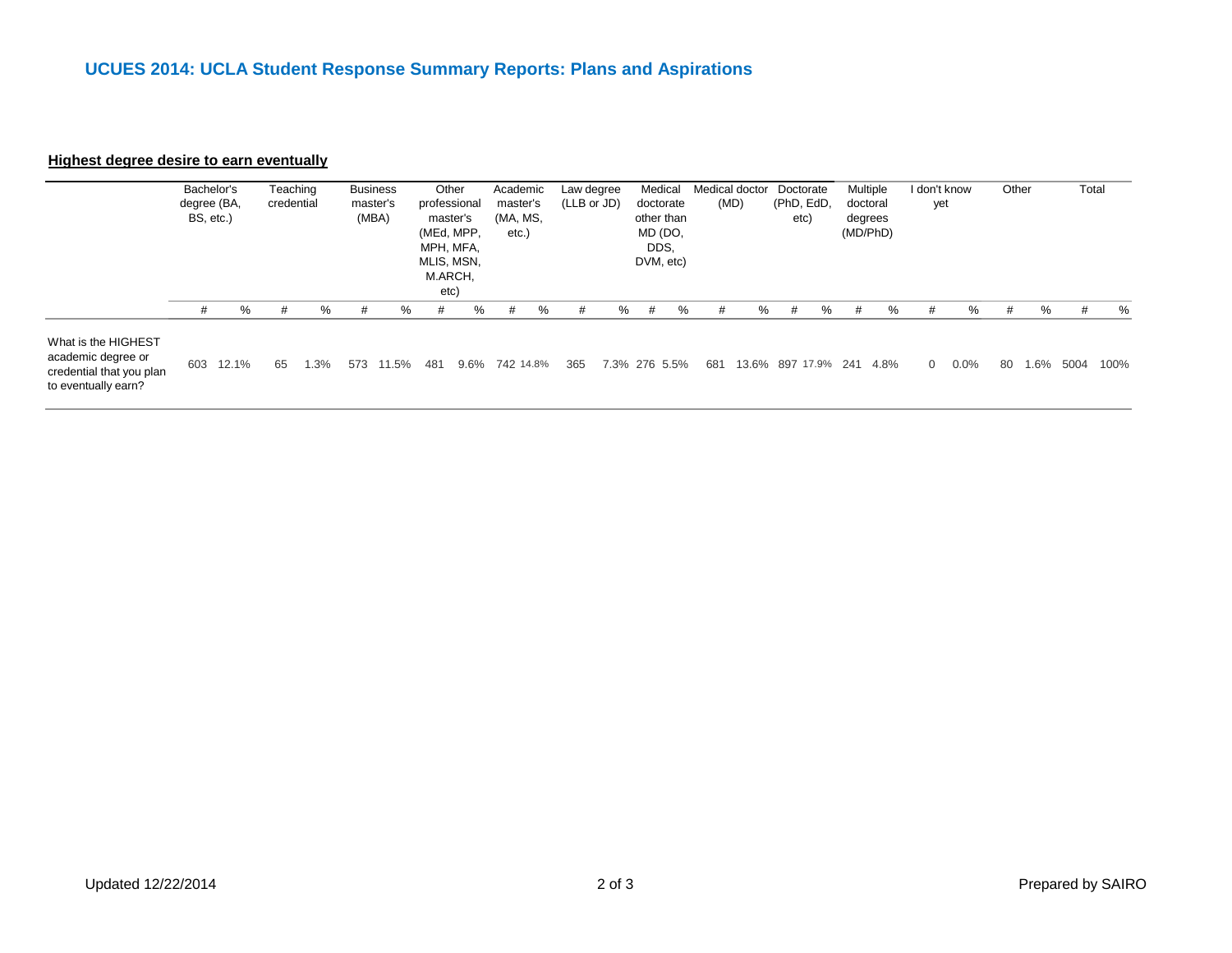# **UCUES 2014: UCLA Student Response Summary Reports: Plans and Aspirations**

### **Research or creative activities students currently are doing or have completed**

|                                                                                                                  |      | No    |      | Yes, doing<br>now or have<br>done |           | Total |  |
|------------------------------------------------------------------------------------------------------------------|------|-------|------|-----------------------------------|-----------|-------|--|
|                                                                                                                  | #    | $\%$  | #    | %                                 | #         | %     |  |
| a research project or research paper as<br>part of your coursework                                               | 1375 | 24.3% | 4278 | 75.7% 5653                        |           | 100%  |  |
| at least one student research course (a<br>course in which you learned research<br>methods or researcheda topic) | 2396 | 42.6% | 3232 | 57.4% 5628                        |           | 100%  |  |
| at least one independent study course                                                                            | 4500 | 80.4% | 1094 | 19.6% 5594                        |           | 100%  |  |
| assist faculty in research for course<br>credit                                                                  | 4506 | 80.4% | 1099 | 19.6% 5605                        |           | 100%  |  |
| assist faculty in research for pay<br>without course credit                                                      | 5108 | 91.5% | 476  |                                   | 8.5% 5584 | 100%  |  |
| assist faculty in research as a volunteer<br>without course credit                                               | 4545 | 81.2% | 1053 | 18.8% 5598                        |           | 100%  |  |
| A creative activity as part of your<br>coursework                                                                | 2814 | 50.3% | 2783 | 49.7% 5597                        |           | 100%  |  |
| work on creative projects under<br>direction of faculty with course credit                                       | 4286 | 76.6% | 1310 | 23.4% 5596                        |           | 100%  |  |
| work on creative projects under<br>direction of faculty for pay without<br>course credit                         | 5370 | 96.2% | 211  | 3.8% 5581                         |           | 100%  |  |
| work on creative projects under<br>direction of faculty as volunteer without<br>course credit                    | 5092 | 91.4% | 478  |                                   | 8.6% 5570 | 100%  |  |